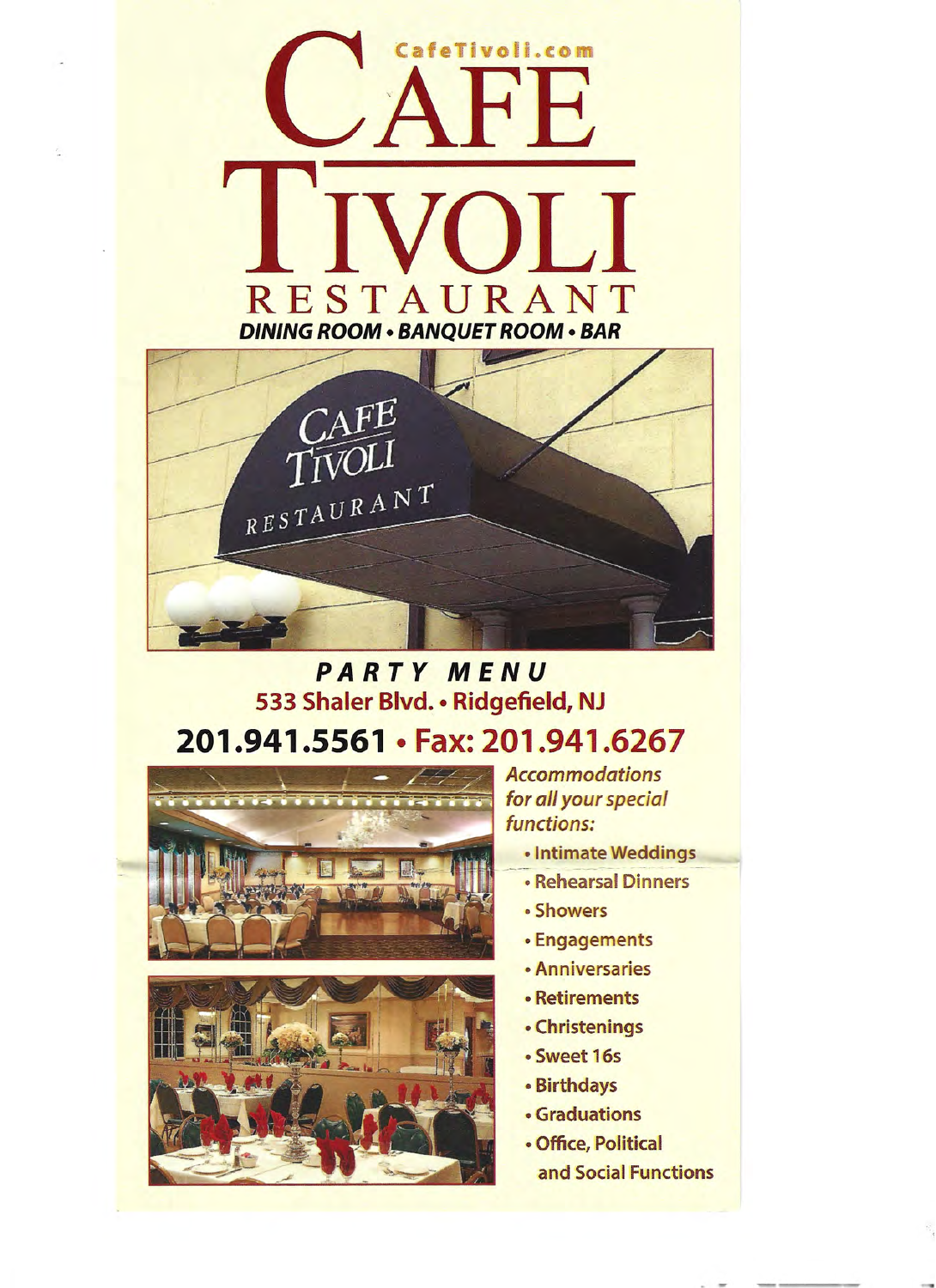#### **BUFFET A**

Antipasto · Salad · Pizza Appetizers w/Fried Calamari \$2.00 extra/person . Coffee or Tea **Choice of Six Entrees from the following: Chicken Parmigiana Chicken Marsala or Cacciatore Chicken Country Style Homemade Chicken Fingers, Fried** Chicken Francese . Veal Parmigiana **Veal Scallopini Cacciatore Sausage & Peppers w/ White or Red Sauce** Meatballs with Sauce . Eggplant Parmigiana **Sliced Roasted Pork Tenderloin** Sliced Broiled Shell Steak - \$2.00 Extra Per Person Mussels Marinara · Broccoli Garlic & Oil **String Beans Garlic & Oil Oven Sliced Roasted Potatoes Mixed Vegetables Garlic & Oil Tortellini Alfredo or Vodka Sauce** Ziti Parmigiana w/Ricotta Rigatoni, Penne or Ziti with your choice of Sauce: Pomodoro, Meat Sauce, Vodka Sauce, Broccoli & Garlic Risotto Milanese (Rice) · Rice & Beans Spanish Style

## \$24.00 Per Person, Soda Included.

Combined with wine and domestic beer, \$8.00 extra per person. With wine, domestic beer and Sangria \$10.00 extra per person. **SECOND FLOOR ROOM, MINIMUM GUARANTEE 65 PEOPLE, FULL PRICE,** FIRST FLOOR ROOM, 35 PEOPLE, FULL PRICE

First Floor Room: Deposit Required - \$300.00 Second Floor Room: Deposit Required - \$500.00

Sponsor must pay full price of the package chosen and for the minimum guaranteed number of people. For guest exceed the minimum guaranteed number of people:

- Under 3 years of age, No Charge
- . Age 4 to 10 Years of Age, \$18.00
- . 11-21 years of age will pay the price of Package chosen without alcoholic beverages.

In the event that a function is canceled or transferred to another date, for any reason or circumstances not caused by Cafe Tivoli, and Cafe Tivoli is unable to rebook the original date, the deposit, in it's entirety, cannot be refunded, credited or transferred.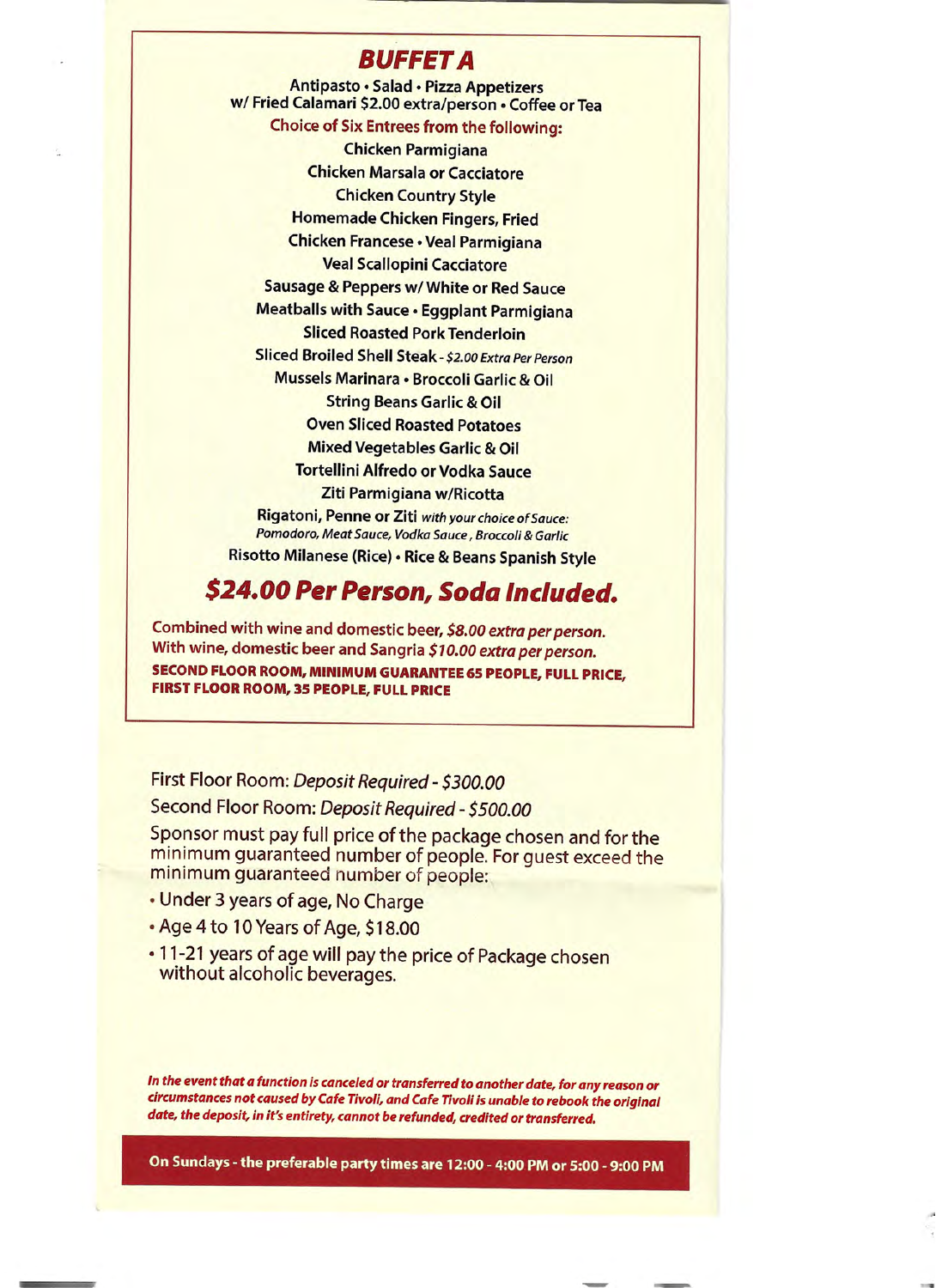### *BUFFETS*

**Antipasto• Individual Salads• Pizza Appetizers Fried Shrimp and Calamari** *served at the table family style*  **Coffee, Tea Choice of Eight Entrees from the following: Veal Parmigiana • Veal Marsala or Pizzaiola Veal Scaloppini Cacciatore Chicken Parmigiana Chicken Marsala or Cacciatore Chicken Francese or Scampi or Piccata Chicken Country Style Homemade Chicken Fingers, Fried Sliced Roasted Pork Tenderloin Sliced Broiled Shell Steak -** *\$2.00 Extra Per Person*  **Meatballs with Sauce Sausage & Peppers w/ White or Red Sauce Eggplant Parmigiana • Mussels Marinara Shrimp and Calamari Marinara Shrimp Parmigiana• Salmon, Broiled or Piccata Fish Fillet Francese• Broccoli in Garlic & Oil String Beans with Garlic & Oil Oven Roasted Potatoes Mixed Vegetables Garlic & Oil Tortellini Alfredo or Vodka Sauce Ziti Parmigiana w/Ricotta Cavetelli with Broccoli & Garlic Gnocchi Bolognese Rigatoni, Penne or Ziti with your choice of Sauce:**  *(Vodka, Meat, Pomodoro, Broccoli, Garlic* **&** *Oil, Primivera)*  **Cheese Ravioli with your Favorite Sauce Risotto Milanese (Rice)• Rice with Shrimp & Peas Rice & Beans, Spanish Style** 

#### *\$30.00 Per Person, Soda Included.*

**Combined with wine and domestic beer,** *\$8.00 extra per person.*  **With wine, domestic beer and Sangria** *\$10.00 extra per person.*  **SECOND FLOOR ROOM, MINIMUM GUARANTEE 65 PEOPLE, FULL PRICE, FIRST FLOOR ROOM, 35 PEOPLE, FULL PRICE** 

> **The duration of all parties is based on 4 hours, unless otherwise stated.**

**Open bar can be added to any package base price.** 

#### *Bar Option* **-** *1*

**Option one, four hours: Bottles of white and red wine, bottles domestic beer, soda, House Liquor,** *\$22.00 per person.* 

#### *Bar Option* - *2*

**All included in Option-1 plus Imported Beer and Premium Liquor,** *\$26.00 per person.*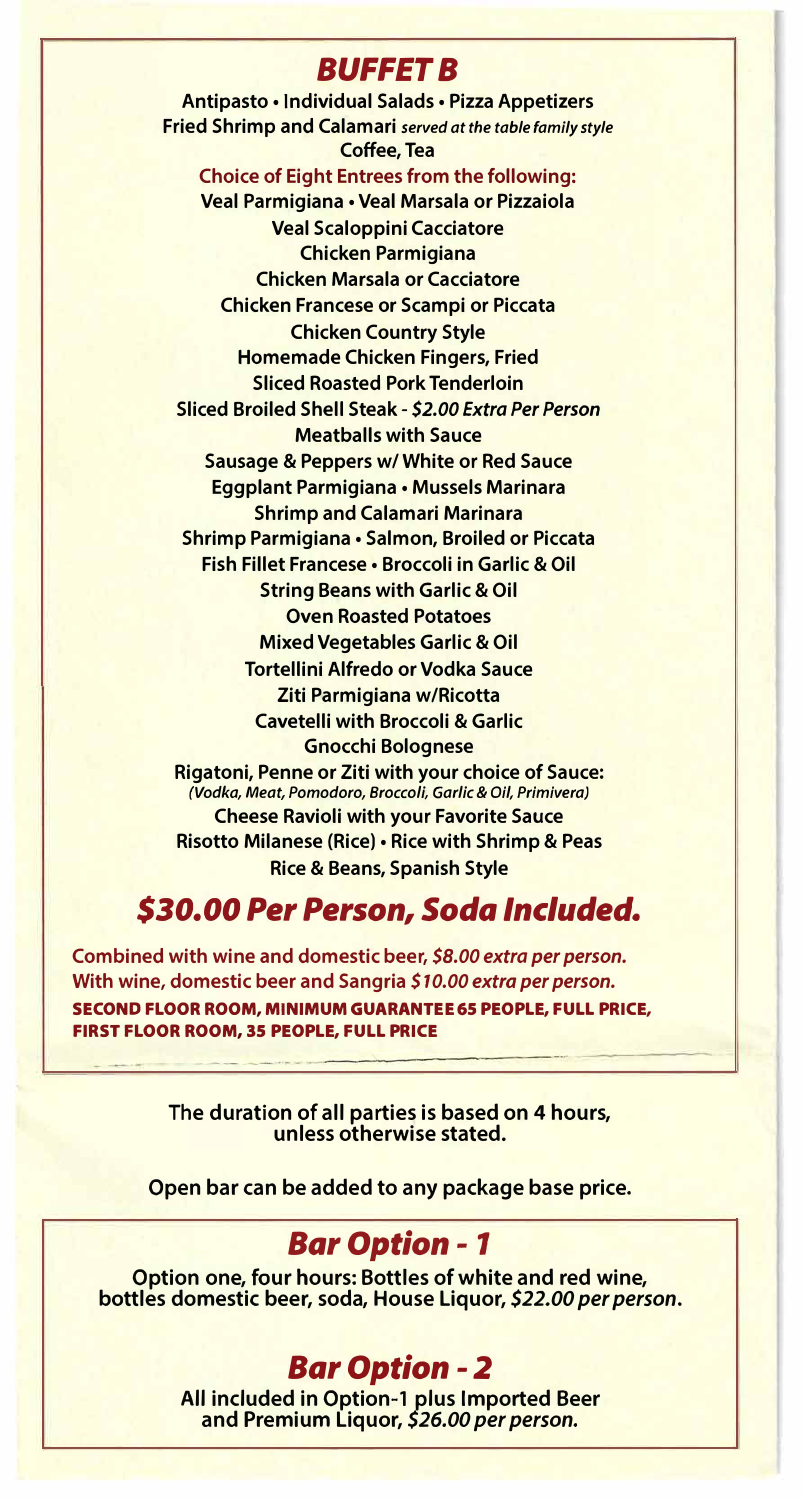## **SPECIAL DINNER**

**Cold Antipasto · Salad** 

**Individual Hot Antipasto with Eggplant Rollatini** Baked Clams . Stuffed Mushrooms . Shrimp . Fried Calamari Ziti, Penne or Rigatoni with your preferred sauce **Choice of any Veal, Chicken, Fish or Shrimp Served with Potatoes and String Beans Espresso, Coffee or Tea** \$39.00 Per Person, Soda Included

With Wine and Domestic Beer \$47.00 Per Person With Wine, Domestic Beer and Sanaria \$49.00 Per Person **With Ice Cream \$51.00 Per Person OR** 

## **COMPLETE DINNER**

Cold Antipasto · Salad · Fried Calamari Ziti, Penne or Rigatoni with your preferred sauce **Choice of any Veal, Chicken or Fish Entree\* Served with Potatoes, String Beans or Broccoli** Ice Cream, Coffee or Tea \$30.00 Per Person, Soda Included

## REGULAR DINNER

Cold Antipasto · Salad Ziti, Penne or Rigatoni with your preferred sauce Choice of any Veal, Chicken or Fish Entree\* **Served with Potatoes, String Beans or Broccoli Coffee or Tea** 

\$27.00 Per Person, Soda Included **Individual Hot Antipasto \$8.00 Extra Per Person** Above dinners combined with wine, beer and soda, \$8.00 extra per person. With wine, beer, soda and Sangria, \$10.00 extra per person.

FOR ALL DINNER PACKAGES, SECOND FLOOR ROOM, MINIMUM GUARANTEE 60 PEOPLE, FULL PRICE, FIRST FLOOR ROOM, 30 PEOPLE, FULL PRICE

FOR THE ABOVE DINNERS AND SPECIAL LUNCH: No dinners will be prepared to take out for "No Show Up" guests. Thank You!

## *SPECIAL LUNCH*

Available 11:00 AM to 3:00 PM, Tuesday through Friday -SIT DOWN LUNCH-

- · Salad · Ziti · Penne or Rigatoni with your favorite sauce
- Choice of Veal, Chicken or (Fish Filet or Salmon \$2.00 Extra)\*

| • Served with Potatoes and String Beans |  |
|-----------------------------------------|--|
|                                         |  |
|                                         |  |
| Ice Cream \$2.00 Extra Per Person       |  |

#### FOR BUFFETS, SEE PRECEDING PAGES

\*Dinner Entree choices are: · Veal Marsala - Francese, Piccata or Parmigiana · Shrimp - Stuffed, Fried, Scampi, Francese or Parmigiana · Chicken - Francese, Marsala, Piccata, Parmigiana or Cordon Bleu . Salmon - Broiled or Piccata . Filet of Sole Broiled w/Crabmeat For parties of 30 people or more, no more than three choices